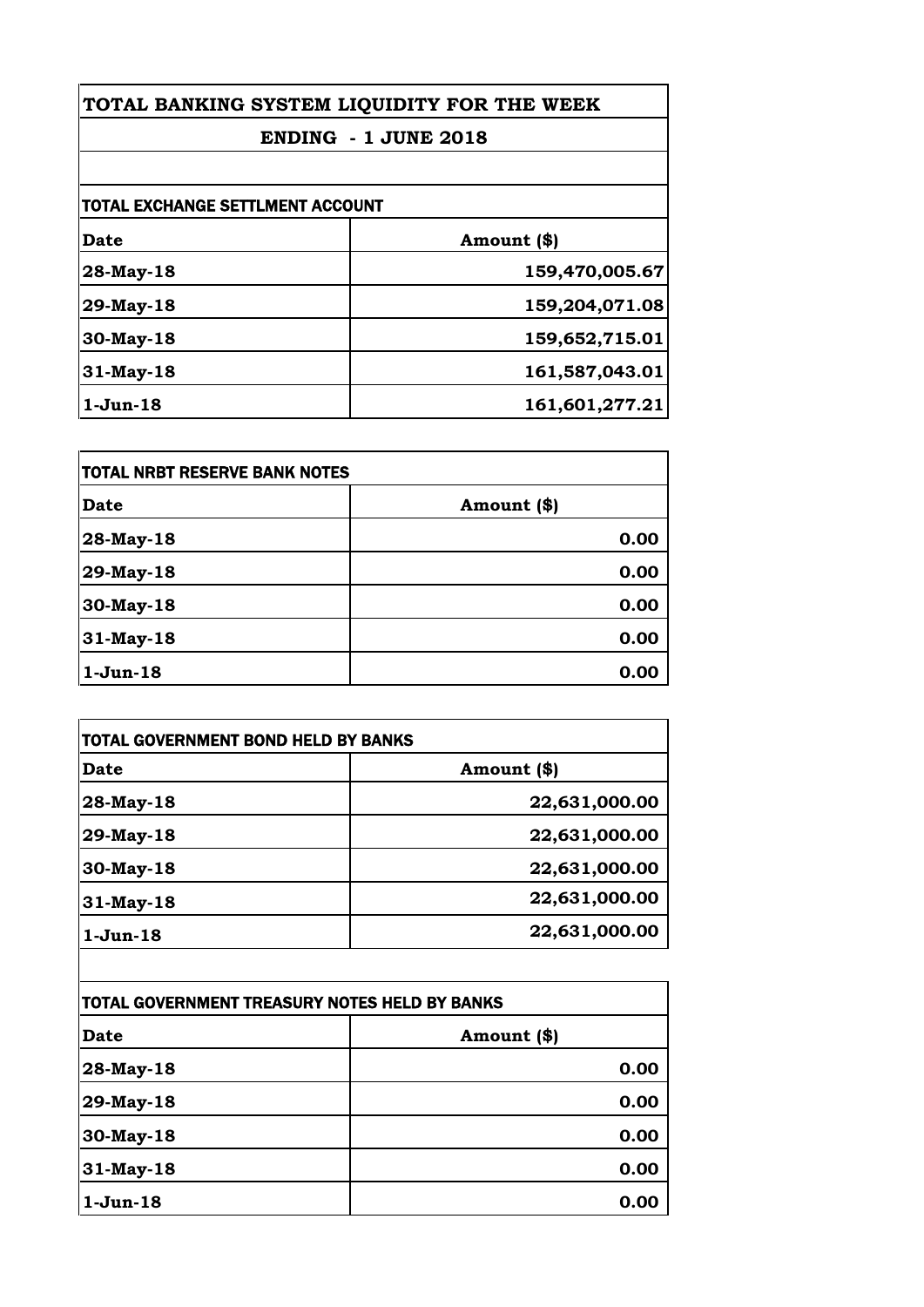## **TOTAL BANKING SYSTEM LIQUIDITY FOR THE WEEK**

## **ENDING - 8 JUNE 2018**

| Date         | Amount (\$)    |
|--------------|----------------|
| $5-Jun-18$   | 160,298,794.33 |
| $6 - Jun-18$ | 159,715,316.63 |
| $7-Jun-18$   | 162,295,769.87 |
| $8-Jun-18$   | 165,068,791.42 |

| <b>TOTAL NRBT RESERVE BANK NOTES</b> |             |
|--------------------------------------|-------------|
| Date                                 | Amount (\$) |
| $5-Jun-18$                           | 0.00        |
| $6-Jun-18$                           | 0.00        |
| $7-Jun-18$                           | 0.00        |
| $8-Jun-18$                           | 0.00        |

| TOTAL GOVERNMENT BOND HELD BY BANKS |               |
|-------------------------------------|---------------|
| <b>Date</b>                         | Amount (\$)   |
| $5-Jun-18$                          | 22,631,000.00 |
| $6 - Jun-18$                        | 22,631,000.00 |
| $7-Jun-18$                          | 22,631,000.00 |
| $8-Jun-18$                          | 22,631,000.00 |

| TOTAL GOVERNMENT TREASURY NOTES HELD BY BANKS |             |
|-----------------------------------------------|-------------|
| <b>Date</b>                                   | Amount (\$) |
| $5 - Jun-18$                                  | 0.00        |
| $6 - Jun-18$                                  | 0.00        |
| $7-Jun-18$                                    | 0.00        |
| $8-Jun-18$                                    | 0.00        |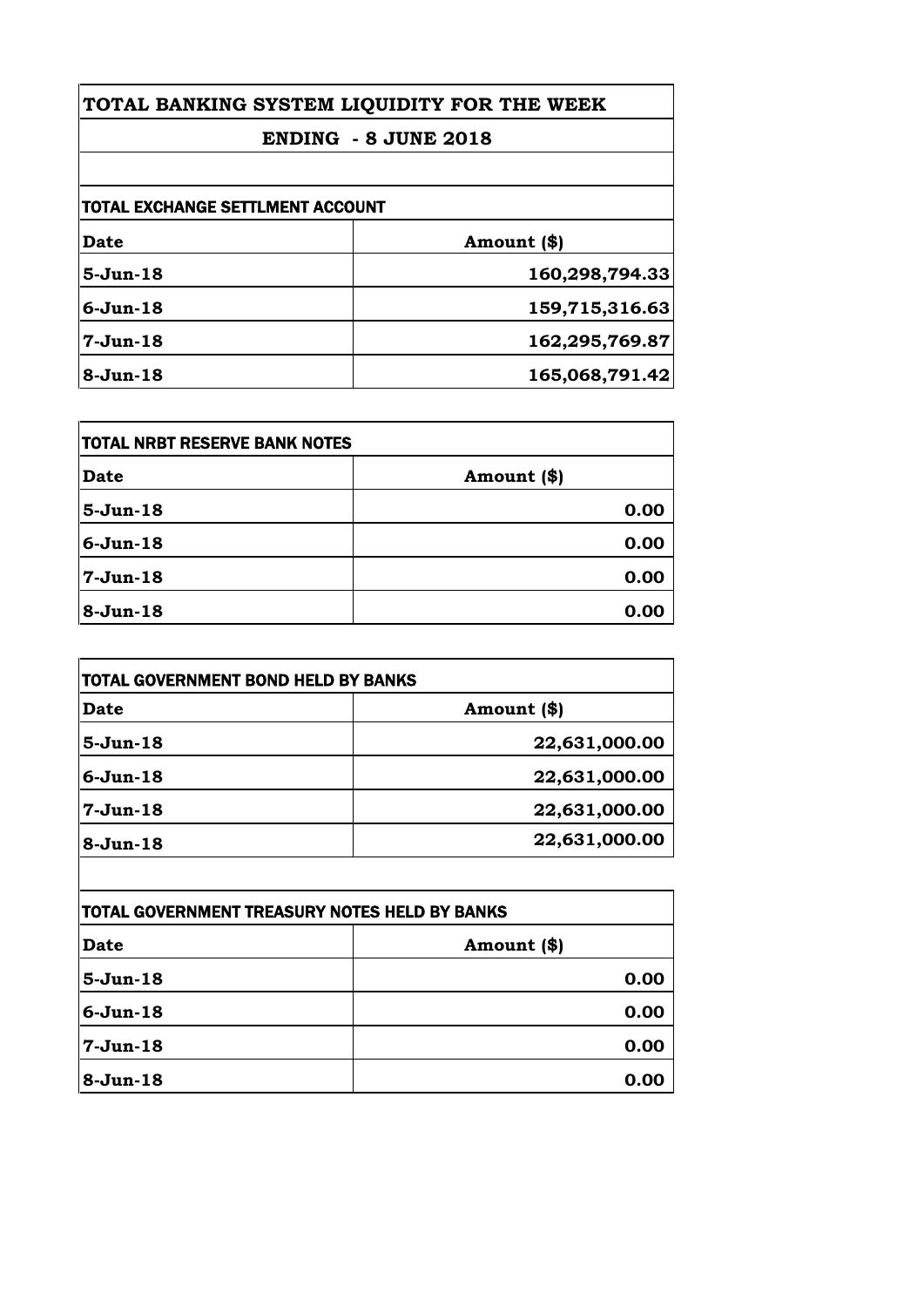| TOTAL BANKING SYSTEM LIQUIDITY FOR THE WEEK<br><b>ENDING - 15 JUNE 2018</b> |                |
|-----------------------------------------------------------------------------|----------------|
|                                                                             |                |
| TOTAL EXCHANGE SETTLMENT ACCOUNT                                            |                |
| <b>Date</b>                                                                 | Amount (\$)    |
| $11-Jun-18$                                                                 | 173,439,860.41 |
| 12-Jun-18                                                                   | 173,299,829.41 |
| $13-Jun-18$                                                                 | 168,785,478.46 |
| $14$ -Jun- $18$                                                             | 170,740,823.68 |
| $15-Jun-18$                                                                 | 170,896,608.01 |

| <b>TOTAL NRBT RESERVE BANK NOTES</b> |             |
|--------------------------------------|-------------|
| Date                                 | Amount (\$) |
| $11-Jun-18$                          | 0.00        |
| $12-Jun-18$                          | 0.00        |
| $13-Jun-18$                          | 0.00        |
| 14-Jun-18                            | 0.00        |
| $15-Jun-18$                          | 0.00        |

| <b>Date</b>     | Amount (\$)   |
|-----------------|---------------|
| $11-Jun-18$     | 22,631,000.00 |
| $12$ -Jun- $18$ | 22,631,000.00 |
| $13 - Jun-18$   | 22,631,000.00 |
| 14-Jun-18       | 22,631,000.00 |
| 15-Jun-18       | 22,631,000.00 |
|                 |               |

| TOTAL GOVERNMENT TREASURY NOTES HELD BY BANKS |             |
|-----------------------------------------------|-------------|
| <b>Date</b>                                   | Amount (\$) |
| $11-Jun-18$                                   | 0.00        |
| $12-Jun-18$                                   | 0.00        |
| $13-Jun-18$                                   | 0.00        |
| 14-Jun-18                                     | 0.00        |
| $15-Jun-18$                                   | 0.00        |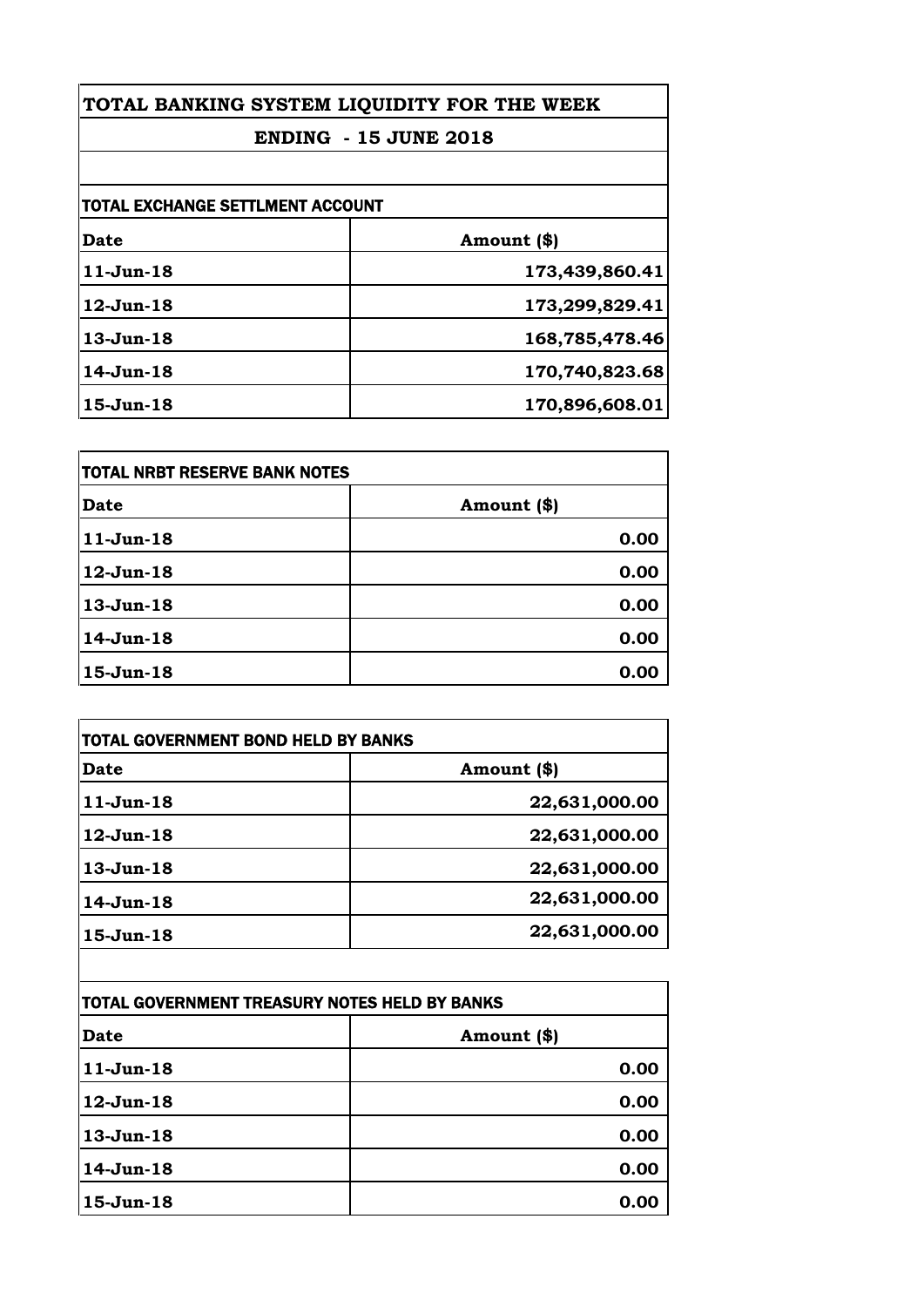| TOTAL BANKING SYSTEM LIQUIDITY FOR THE WEEK<br><b>ENDING - 22 JUNE 2018</b> |                |
|-----------------------------------------------------------------------------|----------------|
|                                                                             |                |
| TOTAL EXCHANGE SETTLMENT ACCOUNT                                            |                |
| Date                                                                        | Amount (\$)    |
| 18-Jun-18                                                                   | 179,948,841.84 |
| 19-Jun-18                                                                   | 181,378,646.76 |
| $20 - Jun-18$                                                               | 180,917,845.67 |
| $21$ -Jun-18                                                                | 181,907,468.00 |
| $22$ -Jun-18                                                                | 179,224,206.29 |

| <b>TOTAL NRBT RESERVE BANK NOTES</b> |             |
|--------------------------------------|-------------|
| Date                                 | Amount (\$) |
| 18-Jun-18                            | 0.00        |
| 19-Jun-18                            | 0.00        |
| 20-Jun-18                            | 0.00        |
| 21-Jun-18                            | 0.00        |
| 22-Jun-18                            | 0.00        |

| TOTAL GOVERNMENT BOND HELD BY BANKS |               |
|-------------------------------------|---------------|
| Date                                | Amount (\$)   |
| $18$ -Jun- $18$                     | 22,631,000.00 |
| 19-Jun-18                           | 22,631,000.00 |
| $20 - Jun-18$                       | 22,631,000.00 |
| 21-Jun-18                           | 22,631,000.00 |
| $22$ -Jun-18                        | 22,631,000.00 |

| ITOTAL GOVERNMENT TREASURY NOTES HELD BY BANKS |             |
|------------------------------------------------|-------------|
| Date                                           | Amount (\$) |
| 18-Jun-18                                      | 0.00        |
| $19$ -Jun-18                                   | 0.00        |
| $20$ -Jun-18                                   | 0.00        |
| 21-Jun-18                                      | 0.00        |
| 22-Jun-18                                      | 0.00        |